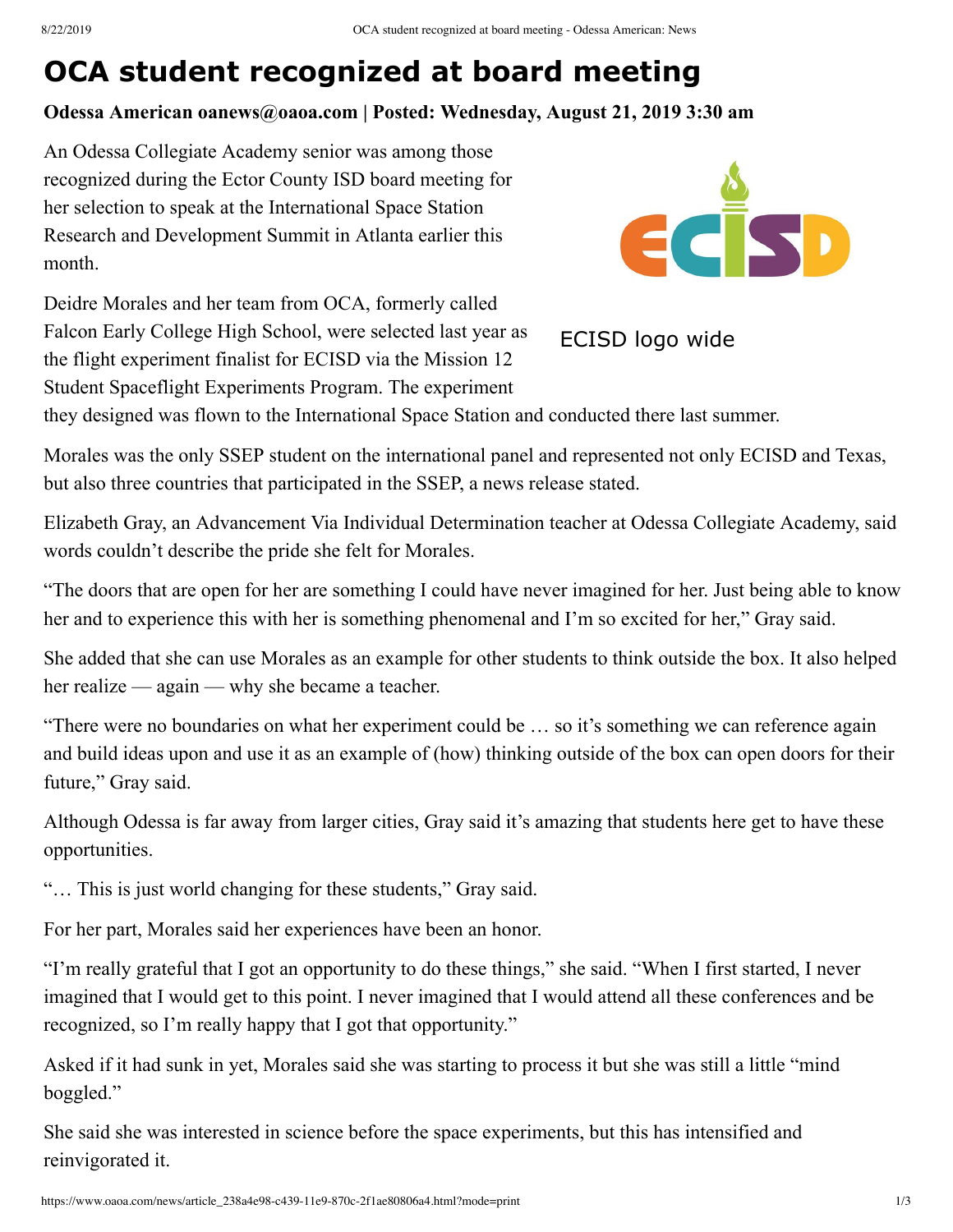#### 8/22/2019 OCA student recognized at board meeting - Odessa American: News

"I think it's pushed me more and more into science, especially into engineering and research," Morales said.

Getting to meet real-life engineers and NASA personnel has been amazing, she said.

"Everyone I've met has been incredibly nice and helpful and they offer to help me push my experiment forward and take it to new places," Morales said.

On the business side, trustees heard a report Tuesday that Ector County Independent School District currently has 349 teacher vacancies so Superintendent Scott Muri and Deputy Superintendent Stephanie Howard told board members how the shortage is being handled currently.

Howard said it's not so much that a lot of teachers leave every year, but that the numbers compound.

Muri said it is unacceptable for students to arrive on the first day of school to an empty classroom.

He said Howard and top district officials began working on plans last year to handle the anticipated openings.

Howard said the district began working on a secondary staffing plan in June so principals could have a menu of options and pick what would work best for their campuses.

Using more of the available state teacher permits and recruiting from Jamaica, the Philippines and Canada have been used to help the teacher shortage, Howard said.

The district is also using a variety of programs to grow its own teachers.

Some of the options included adding more students to classes, offering enhanced conference periods, zero period, long-term substitutes, Odysseyware online learning and Proximity Learning, which offers virtual teachers and online learning.

It was used at Permian and Odessa high schools last year and is being used at the middle schools this year, Howard said.

Howard said there is a qualified adult in every classroom with the online options.

Board member Delma Abalos said she would like a report on whether students are passing the online courses.

Howard said the district has tried to avoid using online options in tested areas where possible. She said there is Proximity for AVID as well.

On the accountability ratings, Muri said for every elementary and middle school the only measurement was the STAAR test.

This is the first year districts and campuses have been given letter grades by the Texas Education Agency. Last year, districts received letter grades and a "what if" list was sent out for campuses, but it wasn't official.

This year, it was official.

ECISD had 16 failing schools out of 43 campuses. The district overall got a C grade. ECISD got a D last year.